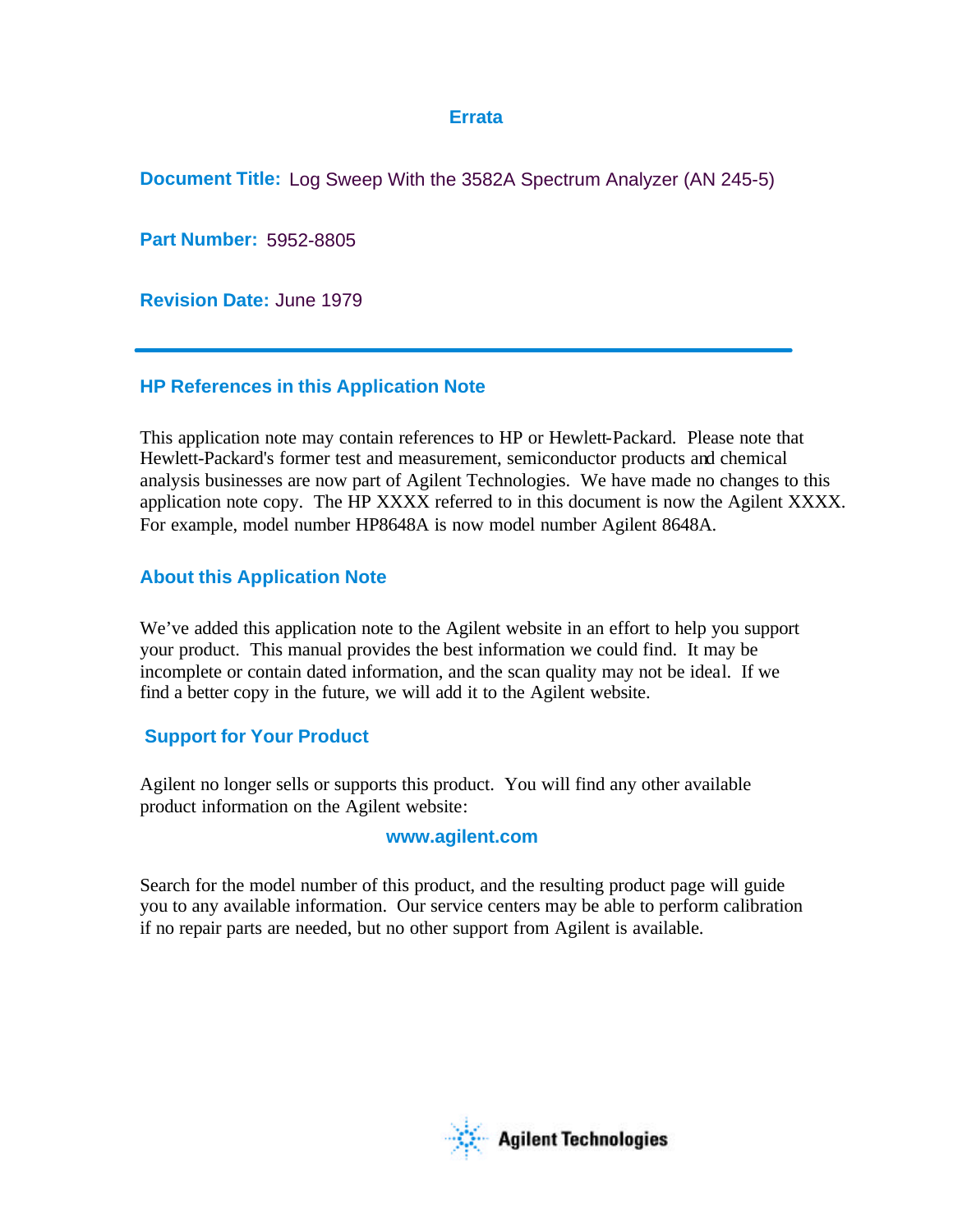

AN 245-5

囃

LOG SWEEP WITH THE HIP 3582A SPECTRUM ANALYZER



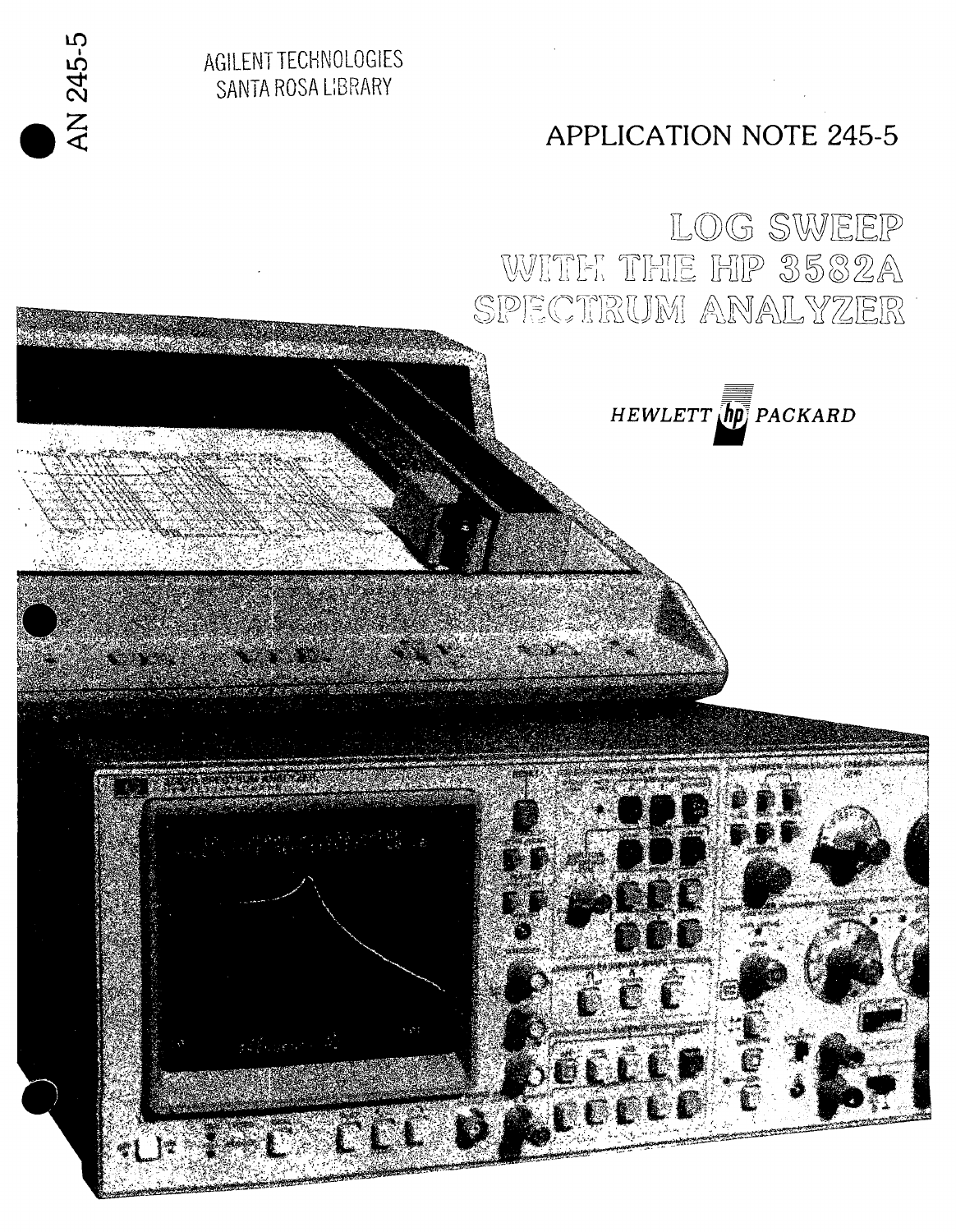# FOREWORD

Spectrum analyzers using the Fast Fourier Transform  $-$  like the 3582A  $-$  produce a spectrum display with a linear frequency axis. While this is appropriate for narrowband analysis, it is sometimes more informative to view a broadband analysis, such as the entire audio spectrum, with a display that uses a log frequency axis. This form of presentation is generally called "log sweep."

This application note provides a means of modifying the 3582A Spectrum Analyzer operation so that it produces a 256 point log display covering the range of 10 Hz to 25 KHz. The key to this modification is the use of an

external controller whose communication path with the 3582A is the HP Interface Bus (HP-IB\*). The required control program is given here in both BASIC and HPL languages.

This application note is the fifth of a series on the 3582A. You will find a list of all the notes on the back cover.

\*HP-IB is Hewlett-Packard's implementation of IEEE Standard 488 and identical ANSI Standard MC1.1 "Digital interface for programmable instrumentation."

#### THE HEWLETT-PACKARD MODEL 3582A SPECTRUM ARAT



The HP 3582A is a spectrum analyzer covering the frequency range of DC to 25 kHz. Although it is a FFTbased, digital instrument, a special design effort has made it as straightforward to use as a conventional swept analyzer. With dual measurement channels it is possible to measure transfer function gain and phase, as well as the coherence function. A built-in random or pseudorandom noise source, whose spectrum tracks the analysis range, is a useful measurement stimulus. Band Selectable Analysis enables narrowband, high resolution analysis to be applied to any portion of the frequency range. The instrument comes equipped with a flexible HP-IB interface for control and two-way data transfers.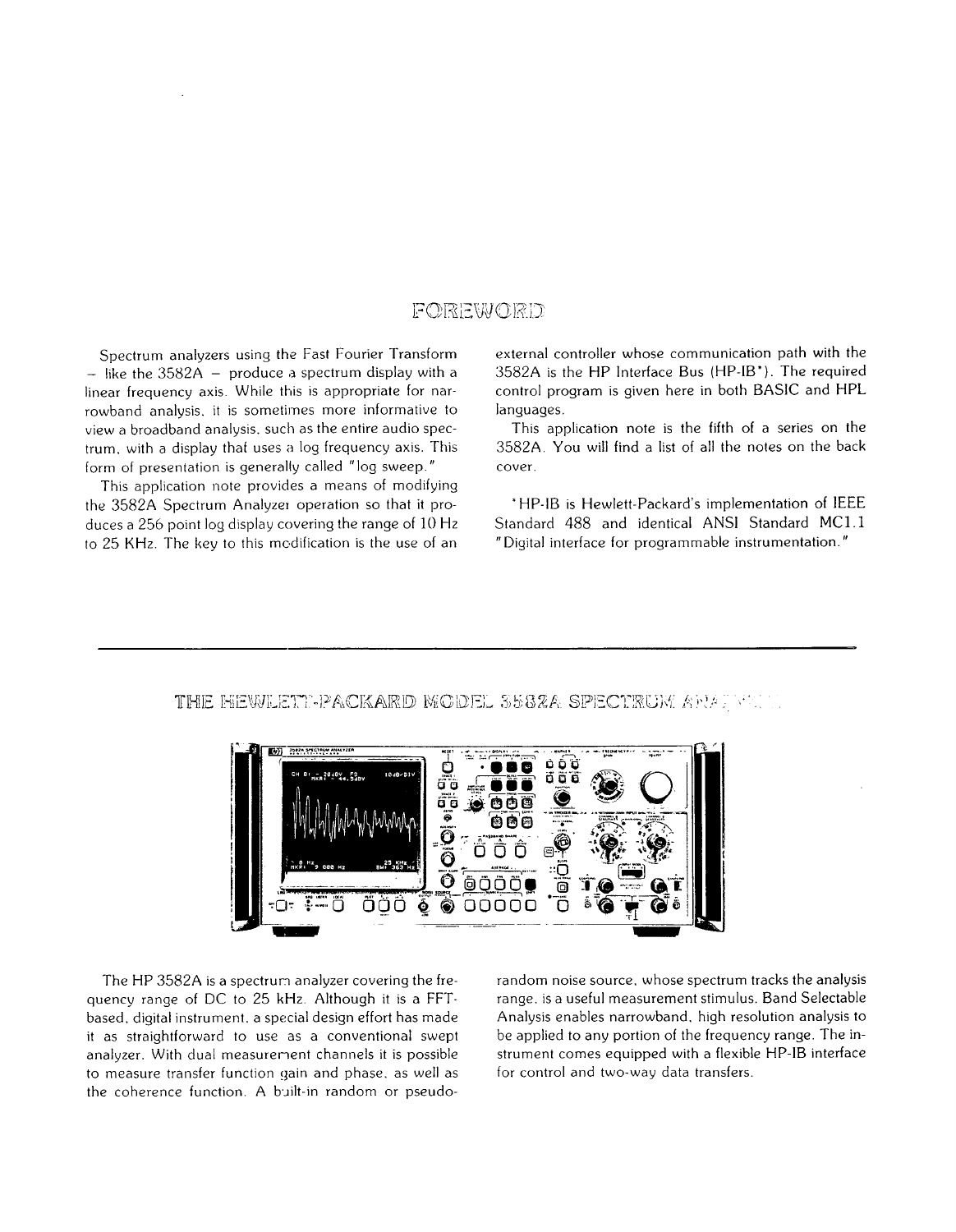# TABLE OF CONTENTS

|                                                                                                                         | Page |
|-------------------------------------------------------------------------------------------------------------------------|------|
| Section 1: Introduction<br>How log sweep is produced with an FFT analyzer                                               |      |
| Section 2: How to Use This Program<br>Equipment, setup, and operation                                                   |      |
| Section 3: Description of Program Routines<br>Brief discussion of each of the subroutines<br>which comprise the program |      |
| Section 4: Program Modifications<br>Two of many possible modifications to<br>adapt the program to special needs         | 4    |
| Section 5: Program Listings<br>The complete log sweep program in both                                                   |      |

**BASIC** and HPL versions

 $\ddot{\phantom{a}}$ 

 $\bigcap$ 

 $\bigcup$ 

 $\Big(\begin{array}{cc} \cdot & \cdot \\ \cdot & \cdot \end{array}\Big)$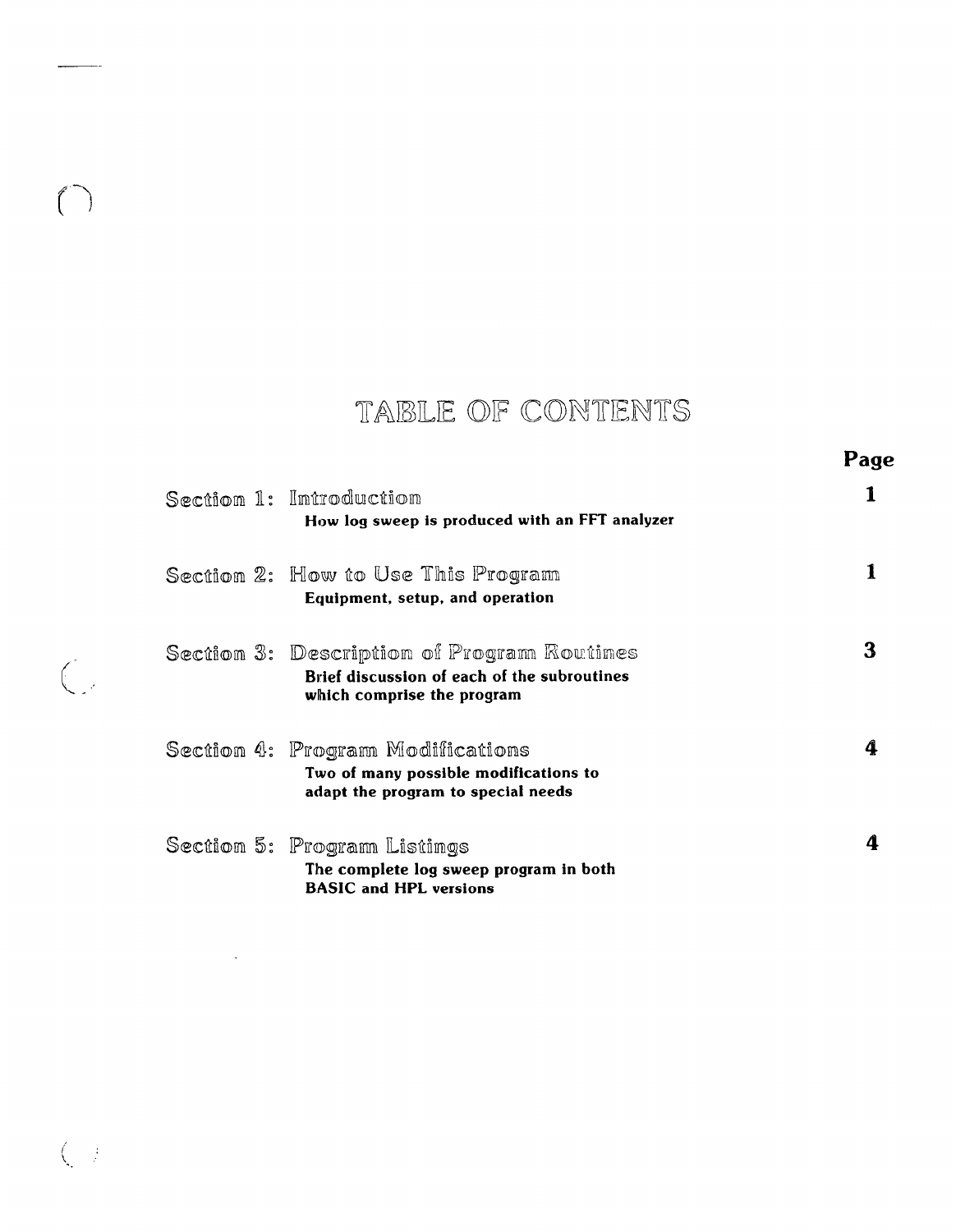# Section 1: Introduction

A spectrum presentation with a logarithmicallycompressed frequency axis, commonly called "log sweep," is often used in diverse applications such as characterizing audio components, servo response, and acoustics. Part of the advantage of log sweep becomes evident when the amplitude axis is chosen to be logarithmic also. Various parts of the display may then approximate straight line segments whose slopes reveal, to the practiced eye, a good deal about the structure of the device whose spectrum or transfer function is being measured.

By nature, FFT analyzers produce data which is linearly spaced in frequency, and they must be coaxed to convert the data into a log format. With the use of an external controller the 3582A readily adapts to this job. Essentially, the controfller commands the analyzer to generate a large number of data points over the frequency range. From all of these, 256 points can be chosen logarithmically.

The program described in this note generates a good approximation to a true log sweep in this manner: in the range of 10 Hz to 25 KHz, it first calculates 256 frequencies as a geometric series so that they would be uniformly spaced if plotted on log graph paper. Then, in five measurement passes, it collects data from the FFT "bin" nearest to each of the theoretical frequencies, and presents the data points sequentially on the 3582A display CRT, together with a vertical log graticule.

The log display has 256 points whether the 3582A IN-PUT MODE is single channel or dual channel. (The 3582A normally produces 256 points in single channel mode, and 128 in dual channel.)

#### Discrete versus continuous spectra.

Because the 256 data points are discrete samples of the entire frequency range, there is a possibility that some isolated spectral lines may be skipped over and hence not be represented in the final log display. For this reason, it is recommended that the program be used with continuous spectra such as those associated with random processes. Measuring transfer functions using the built-in periodic noise source for excitation also works well, since. although the source has a line spectrum, there is one line for every FFT bin in a measurement.

# Section 2: How to Use This Program

This section describes the equipment needed to use the log sweep program (both BASIC and HPL versions). It also discusses measurement setups and control settings of the 3582A.

**EQUIPMENT.** In addition to a 3582A Spectrum Analyzer and a 98034A HP-IB Interface assembly, the following controller equipment is needed, depending on which program language is to be used:

| LANGUAGE     | <b>CONTROLLER</b>                     | ROM FUNCTIONS                                   |
|--------------|---------------------------------------|-------------------------------------------------|
| <b>BASIC</b> | 9835A or 9845A/B<br>desktop computers | plotter, $I/O$                                  |
| HPL.         | 9825A calculator                      | 9872A plotter,<br>string, advanced              |
|              |                                       | programming,<br>general $I/O$ .<br>extended I/O |

Plotter capability is used only for the optional hard-copy plotter output, so you can omit this ROM function if desired.

**SETUP AND OPERATION.** Most of the control settings of the 3582A are left to the user to set as he chooses. whether manually or through programming. Those which are determined by the program are: 10 dB/div SCALE. RMS AVERAGE (if averaging is requested). SET START MODE, and the SPANs used in each of the five passes.

Before running the program, the test setup should be checked to see whether the sensitivity controls are set satisfactorily so that no overload occurs on any of the measurement spans. This is especially important when using the internal noise source of the 3582A as a stimulus. Its output is constant-power, restricted to the frequency span being measured, rather than constant power-density over all frequencies. Therefore, the narrower spans may exhibit an overload which isn't evident in a 0-25 KHz analysis, for instance.

After loading the program into the controller, you should press RUN. This results in a few seconds of initializing operations, after which some questions are asked. These are listed below, along with comments on their significance. The first question of the pair is the BASIC version, and the second is HPL.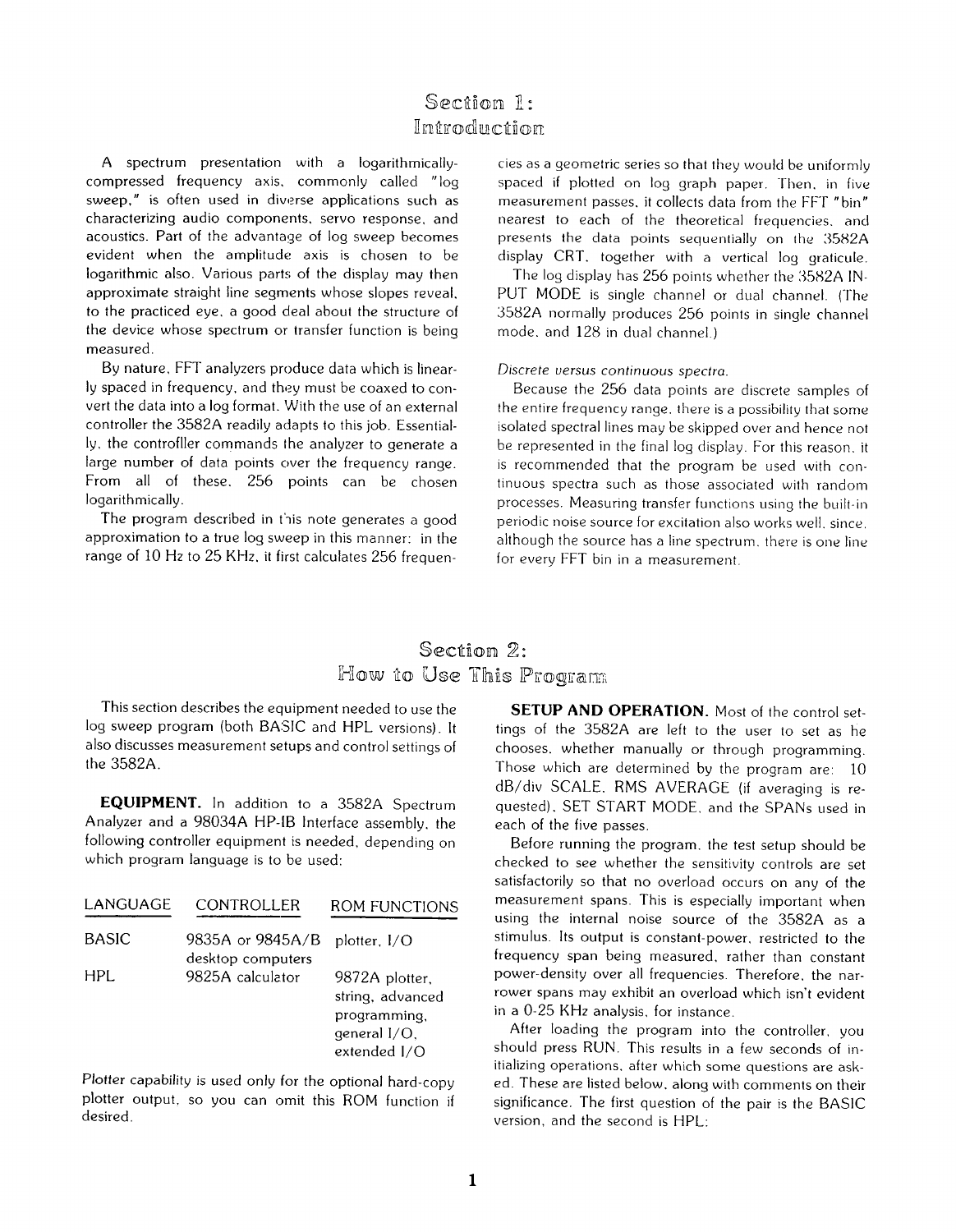#### QUESTION

DO YOU WANT RMS AVERAGING?

RMS AVERAGING  $( $\frac{1}{2}$ )$ 

DO YOU WANT **NOISE BANDWIDTH** COMPENSATION?

**NOISE BW** COMPENSATION  $( $\vee$ es/no)?$ 

SINGLE CHANNEL (1) **OR** DUAL CHANNEL (2) MEASUREMENT?

SINGLE CHAN(1) OR DUAL CHAN(2)?

**COMMENT** 

For spectra of random processes, RMS averaging provides a means for smoothing the spectral display. This is also helpful for improving signal/ noise ratios for transfer function measurements.<sup>\*</sup>

Because the measurement bandwidth of an FFT analyzer varies with the frequency span, the display of a random source (like white noise) will appear to be stepped unless this compensation is used. It is not needed for transfer functions or for the internal noise source.

The program will accept either single or dual input mode. In either case, the information on the display is what is processed: therefore, be sure that the display is what you want. Amplitude displays should use 10 dB/div SCALE. The CRT may have two displays, but the program will process only the higher priority one. See Application Note 245-4 for priority list.

\*More discussion of signal averaging, including how the 3582A improves transfer function measurements, may be found in Application Note 245-1, "Signal averaging with the HP 3582A Spectrum Analyzer," part no. 5952-8767.

If you have answered "YES" to the RMS averaging question, the program pauses while prompting you to set the 3582A AVERAGE NUMBER controls to the number of averages you want. After doing this, press CONTINUE and the program will proceed.

During the data collection phase of the program, a message is displayed on line 2 of the 3582A display indicating the pass for which data is currently being gathered. At the end of the five passes, the program processes the accumulated data and presents the final scaled and annotated display on the 3582A. Do not return the analyzer to LOCAL at this point, or the display will be lost.

Before returning for another measurement, the program asks whether you want a hard copy plot made. Answering "YES" activates the plotting routine, which is written primarily for the 7225A Plotter, although the 9872A and other plotters using the "HP-GL" bus language will work also. After you set the diagonal limits as requested, the program draws X and Y scales. It then pauses so that you can manually change the pen color. and then plots the annotation and data.

Pressing CONTINUE once more completes the sequence by clearing the CRT display, returning the 3582A to LOCAL, and beginning the question cycle to start another measurement. If you are making a series of similar measurements, it is not necessary to type in the answers each time, since these controllers retain the previous entries to an "INPUT" or "ent" program line when CONTINUE alone is pressed.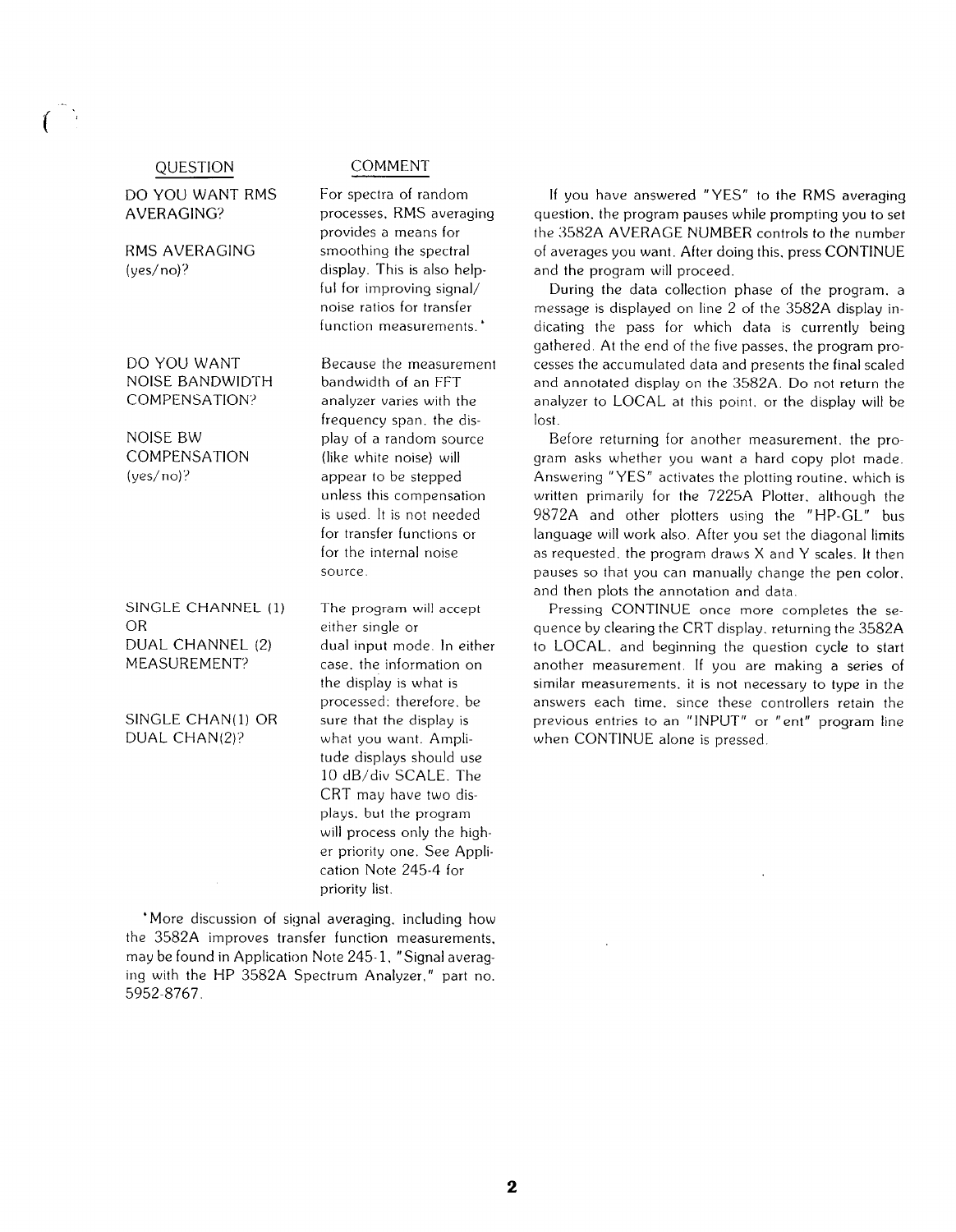# Section 3: Description of Program Routines

The program is organized as a collection of subroutines which are called up in the proper order by a control sequence labeled "Start." All variables are global rather than local, somewhat simplifying the job of tracing program flow if that becomes necessary. Both BASIC and HPL versions of the program use the same subroutine labels and are organized the same way, as far as possible. Therefore, the following comments apply to either version.

This and "Bin\_calc" are initializing  $"$ Setup": routines; that is, they only operate when the program is run the first time, and are subsequently bypassed. "Setup" defines the values of a number of tabular arrays and strings. The uses of these are explained in the commentary included with the BASIC listing.

"Bin\_calc": Theoretically, this log sweep program operates by selecting signal values at 256 exponentiallyspaced frequencies between 10 Hz and 25 KHz. Frequency values are found in the array F. Practically, the program must round the true frequencies to the nearest available FFT "bins" in each of the five spans used in the analysis. This routine does the rounding operation. Both single channel (256 bins) and dual channel (128 bins) operations contribute the same number of points to a given pass. A slight complication occurs in the first pass: for single channel, the START frequency is 10 Hz, while (for arithmetic reasons in the 3582A) it is 9.8 Hz in dual channel. This condition is sensed and dealt with by a  $(J = 1)$  term in the formula.

"Data": This is the principle routine of the program. When called, it cycles through the five passes, performing the following in each pass:

- a) sets up the frequency range in the 3582A, using tabular data
- b) writes the pass identifier message on the display
- c) if RMS averaging was indicated, starts averaging and monitors for completion; otherwise waits tabulated time
- d) reads binary display data from the 3582A
- e) saves only the data from bins selected for that pass
- f) subtracts the bandwidth compensation factor, if indicated

Because single and dual channel operations involve different numbers of display points and different memory locations (Application Note 245-4), there is a separate data collection section for each case.

"Sensitivity": In order to display the full-scale measurement sensitivity on the composite log plot, the controller must interrogate the 3582A to determine this item, which is a function of INPUT SENSITIVITY and the AMPLITUDE REFERENCE LEVEL. The routine finds out the kind of display being shown on the 3582A by reading and decoding front panel switch word 77455. It then sends the appropriate HP-IB command and obtains the sensitivity value.

"Display": This writes the composite graphic data, 256 words, on the 3582A display.

"Graticule": Since the internal graticules of the 3582A CRT are linear, the vertical lines cannot conveniently be used for a logarithmic frequency axis. This routine generates a log graticule by drawing a set of 29 vertical lines corresponding to cardinal frequencies. The graticule coexists with the graphic data without interference, since it uses display buffer space reserved for a second 256-point display.

"Annotation": After writing both graphic data and the log graticule on the 3582A display, the final step is to write the alphanumeric labels and messages. These are "pre-recorded" except for part of line 2, which displays the scale sensitivity previously determined by "Sensitivity."

"Hard\_copy": This routine reproduces the complete 3582A log display on an HP-IB plotter. It assumes that you are using a blank sheet of paper, since it draws both vertical and horizontal scaling lines. Remember that the plotter must be one that uses "HP-GL" graphics language, such as the 7225A.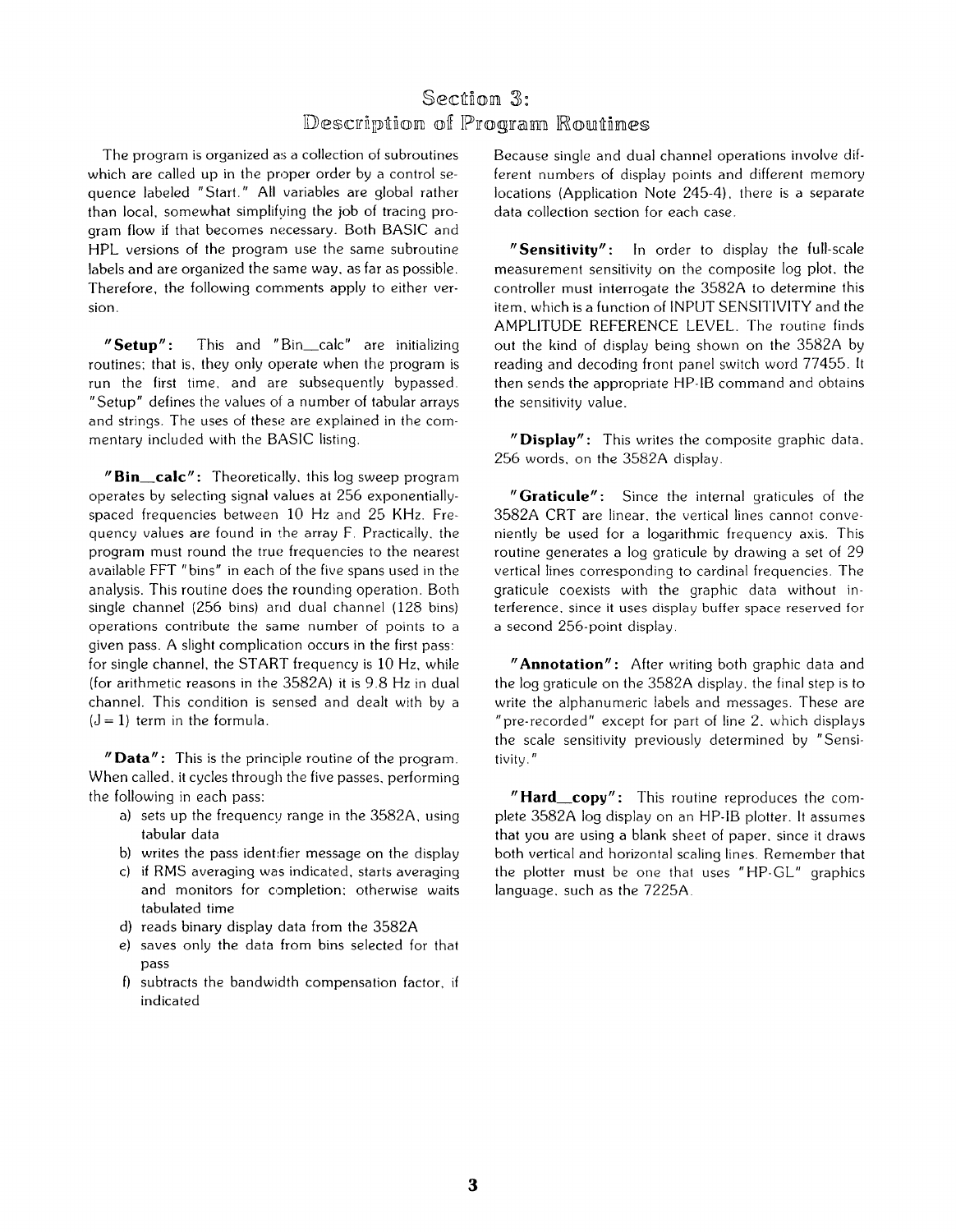# Section 4: Program Modifications

Because of the modular structure of the program, it is a straightforward matter to change it by adding or deleting segments, or modifying the existing coding. This section suggests a couple of possibilities.

Improving transfer function  $S/N$  ratio. Over the  $3+$ decades of frequency covered by this program, some devices you are measuring will exhibit a dynamic range greater than 50 dB. When this is the case, the low amplitude parts of the response may appear noisy. You may be able to improve the S/N ratio in the noisy parts of the response by increasing the gain of Channel B during the corresponding measurement pass. Try the following procedure:

a) Identify the pass(es) for which the gain should be increased.

b) Insert a program line at the beginning of "Data" to increase Channel B gain. For example,

IF  $J = 3$  THEN OUTPUT (BASIC)

- Analyzer: "BS8"
- if  $J = 3$ : wrt "Analyzer".  $(HPL)$  $"BSS"$

Be sure to reset the gain to normal for the following passes.

c) Since step (b) changes the transfer function sensitivity, the resulting jump must be subtracted from the collected data, at the rate of 128 per 10 dB. A convenient way to do this is to modify the calculation of "Bwcomp" by a term like  $-128 \cdot (J=3)$ 

This procedure was used for the lowpass filter on the cover of the Application Note. Channel B gain was increased 10 dB in pass 5.

Plotting two (or more) traces. The 3582A display can only present two 256-point traces simultaneously, and one of these is used for the log graticule. No such limitation applies to the external hard-copy plotter, however. If you want to display both amplitude and phase on the same graph, for instance, the simplest approach is to make two measurements. After the first has been plotted you should arrange for the program to skip over the graticule and annotation portions of "Hard\_copy" and proceed with the graphic output. In the BASIC version, a simple way to do this is to change line 300 to read

IF Plot\$ = "YES" THEN GOSUB 1620

# Section 5: Program Listings **BASIC PROGRAM**

```
( LOG FREQUENCY "SWEEP" FOR THE 3582A SPECTRUM ANALYZER CONTROLLED
1.9BY THE 9835A OR 9845A DESKTOP COMPUTER. PROGRAM INCLUDES A
26
     \mathbf{I}SUBROUTINE FOR PLOTTING RESULTS ON AN HP-IB X/Y PLOTTER,
36
     ! SUCH AS THE 72258 OR 9872A.
40DIM Pass ident#(5)[37], Notation#(4)[32]
50
      SHORT Incr(5), F(255) ! "F" contains frequencies used in log display.
6070
      INTEGER Finstbin(5), Lastbin(5), Span(5), Time(5), Bucomp(5), I, J
      INTEGER Bin1(255), Bin2(255), Grafic1(255), Grafic2(127), Disp(255), Grat(29)
ΘØ
     ! "Bin1" and "Bin2" (single and dual channel) contain the numbers of the
90
                                                       "Grafiel" and "Grafic2"
100
     ! FFT bins collected from each of the 5 spans;
     ! are used to save the 3582A display; "Disp" collects the log-spaced
110
                      "Grat" contains bin numbers for the log graticule.
120
     ! display data;
130
      Analyzer=711
      GOSUB Setuo
140
150
      GOSUB Bin_calc
160 Start: INPUT "DO YOU WANT RMS AVERAGING?", Ave* ! Main control sequence.
       INPUT "DO YOU WANT NOISE BANDWIDTH COMPENSATION?", Bucomp$
170
180
       INPUT "SINGLE CHANNEL (1) OR DUAL CHANNEL (2) MEASUREMENT?", Chan
190
         IF Ave*<>"YES" THEN GOTO 220
200
       DISP "SET NUMBER OF AVERAGES ON FRONT PANEL; PRESS 'CONTINUE'"
210
     PAUSE
22M
       DISP "COLLECTING DATA"
230
       OUTPUT Analyzer: "AViMD4SC2"
240
       GOSUB Data
250
       GOSUB Sensitivity
260
       GOSUB Display
270
       GOSUB Graticule
280
       GOSUB Annotation
290
       INPUT "DO YOU WANT A HARB COPY PLOT?", Plot$
300
       IF Plot #="YES" THEN GOSUB Hand copy
310DISP "PRESS 'CONTINUE' FOR ANOTHER MEASUREMENT"
320
     PAUSE
```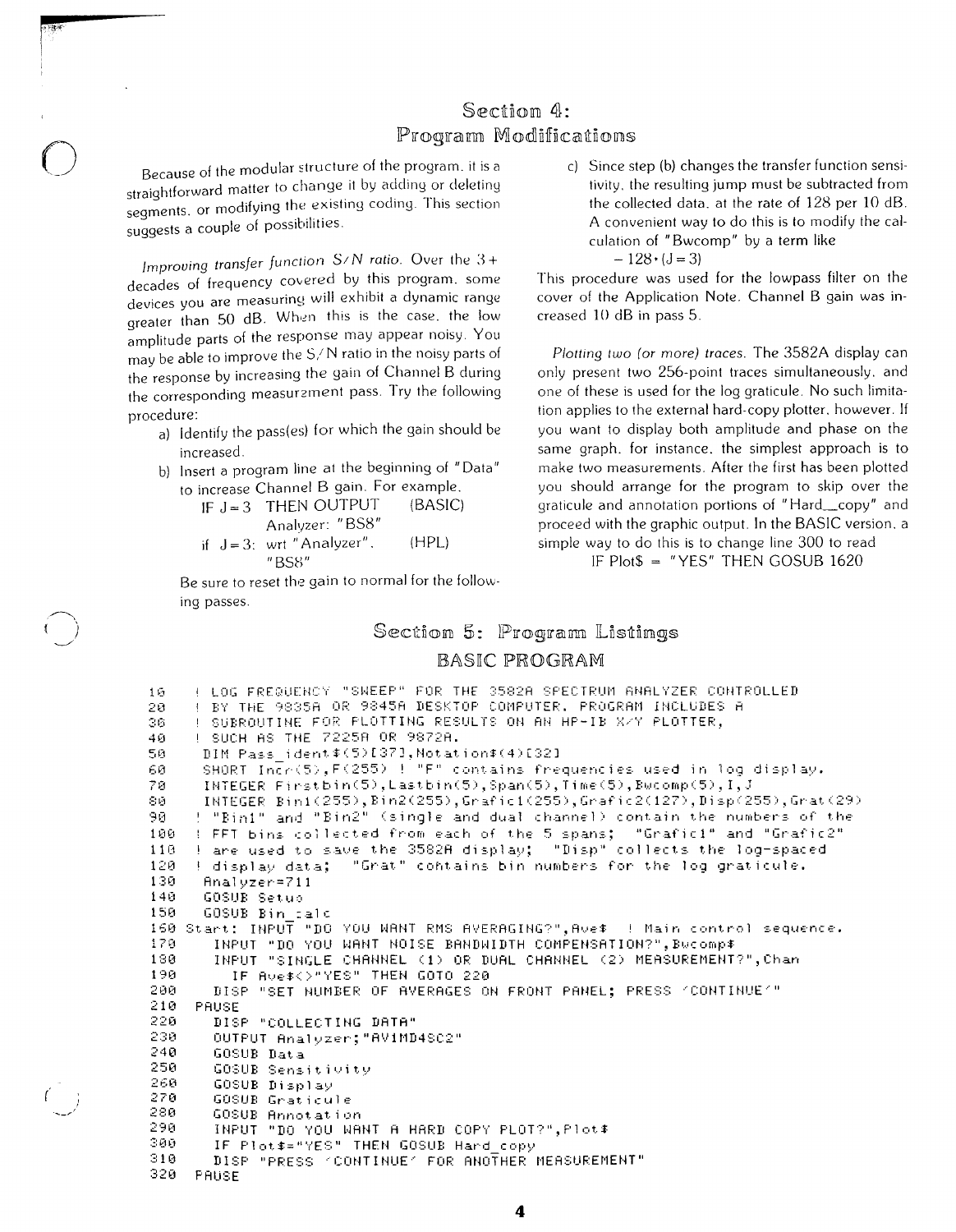```
330
       RESET Analyzer
       LOCAL Analyzer
340
350
                                                      ! End of control sequence.
       GOTO Start
360 Setup: MAT READ Grat
                                                      ! Load arrays.
         DATA 0, 23, 36, 45, 52, 58, 63, 68, 72, 75, 98, 111, 120, 128, 133, 138, 143
370
         DATA 147, 158, 173, 186, 195, 203, 208, 214, 218, 222, 225, 248, 250
380
390
       MAT READ Firstbin
                                                      I First bin of each of five
                                                      ! segments making up display.
400DATA 0,0,59,113,160,211
410
       MAT READ Lastbin
                                                      I hast bin of each sequent.
         DATA 0.58.112.159.210.255
420
                                                      ! Value of FFT bin spacing
430
       MAT READ Incr
                                                      ! for each segment, I chan.
         DATA 0, 2, 1, 4, 20, 100
440! HP-IB code for each span.
450MAT READ Spar
460DATA 0,6,8,10,12,14
                                                      ! Duell time before reading
470
       MAT READ Time
                                                      ! data, for non-averaging.
480
         DATA 0.7000.4000.2000.1000.1000
                                                      ! Noise bandwidth ratios,
490
       MAT READ Bucomp
         DATA 0,0,89,166,256,345
                                                      f in display units.
500
       Pass ident#(1)="WTA2, 1ST PASS
                                                 SPAN.
                                                        -50 Hz^{-n}510
                                                        250 Hz^{-6}Pass\bar{1}dent\pounds(2)="WTR2,528
                               2ND PASS
                                                 SPAN
                                                        -1 KHz<sup>-9</sup>
       Pass\ident\pmb{\ast}(3)="WTA2,
                               SRD PASS
                                                 SPAN
530
                                                       -5 KHz ^{\circ}540
       Pass ident#(4)="WTR2,
                               4TH PASS
                                                 SPAN
                               STH PASS
                                                 SPAN 25 KHz<sup>"</sup>
550
       Pass ident#(5)="WTA2,
        Notation *(1) =" 10 - 25000 Hz LOG SWEEP
560
        Notation$(2)=" FULL SCALE SENSITIVITY"
570
                                                        \sim 14
580
        Notation £(3)=10100 -\sim 1K10K\ddot{ }Notation$(4)="
                                FREQUENCY Hz
590
600
       A=255/(LGT(25000)-LGT(10))
                                                      ! Calculate 256 exponentially
610
       FOR 1=0 TO 255
                                                      ! spaced frequencies from 10
                                                      ! to 25000 Hz.
        F(I)=10^(I/H+1)620
       NEXT I
630
640 RETURN
                                                      ! Determine which bins in
650 Bin calc:
       FOR J=1 TO 5
                                                      ! each of the five spans
660
         Fr = PROUND(F/F) rstbin(J),0)
                                                      I are to be saved to make
670
         Gr=Fr-2*(J=1)I up composite log display;
680
         K1 = Fr MOD Incr(J)
                                                      ! results are stored in
690700
         K2 = Gr MOD (2*Incr(J))
                                                      ! Bin1 (one channel) and
710
         FOR I=Firstbin(J) TO Lastbin(J)
                                                      ! Bin2 (two channels).
           X=Inter(J)*PROUND(<F(I)-K1)/Incr(J), @)+K1720
           Y=2*Incr(J)*PROUND((F(I)-K2)/(2*Incr(J)),0)+K2
730
           Binf(I) = (X-Fr)/Iner(J)740
750
           Bin2(I)=(Y-Gr)/(2*Incr(J))760
         NEXT I
770
       NEXT J
780 RETURN
790 Display: 00TPUT Analyzer; "PRS"
                                                    1 Display graphic data.
        OUTPUT Analyzer USING "16A/256(Y)"; "HETWTM, 74480, 256", Disp(*)
888.
     RETURN
818.! Assemble and display
820 Graticule:
                  MAT Grafici=(-32768)
        FOR 1=0 TO 28
830.
                                                      ! log graticule.
                                                      ! Grafic1 is borrowed
840
          Grafic1(254-Grat(I))=1023! as a buffer.
850
        NEXT I
         OUTPUT Analyzer USING "13A/256(Y)"; "WTM, 74000, 256", Grafic1(*)
860
870 RETURN
880 Data: FOR J=1 TO 5
                                                      ! Main data collecting and
890
        StartFreq = PROUND(F(Finstein(J)), 0)I processing routine.
         OUTPUT Analyzer USING "2A, 4D, 2A, 2D"; "AD", Stantfreq, "SP", Span(J)
988
910
         OUTPUT Analyzer: Pass ident#(J)
         Bwcomp=Bwcomp(J)*(Bwcomp$="YES")
920
           IF Ave$<>"YES" THEN GOTO 980
930.
                                                      ! RMS averaging routine.
940
         OUTPUT Analyzer; "AV2RELST0"
950
         OUTPUT Analyzer; "LST0"
                                                      ! Check for average done.
           IF BIT(READBIN(Analyzer), 6)=0 THEN GOTO 950
960.
        GOTO 990
970
        WAIT Time(J)
980
          IF Chan()2 THEN GOTO 1070
990
```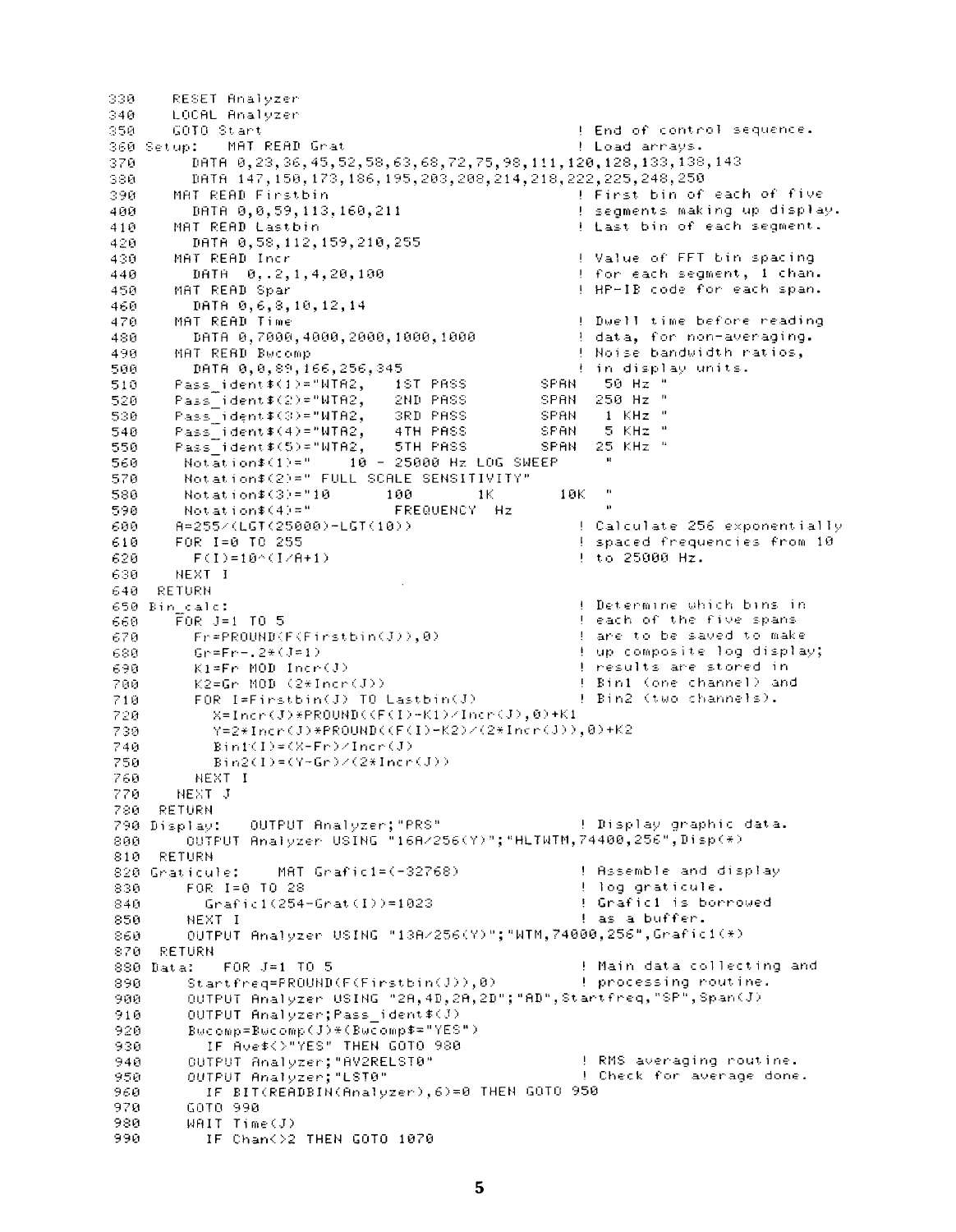OUTPUT Analyzer; "HLTLFM, 74600, 128" [Dual channel section. 1888 ENTER Bnalvzer USING "# 128(Y)";Grafic2(\*)  $1010$ FOR  $l = \text{Firstbin}(J)$  TO  $\text{Lastbin}(J)$ 1020  $\text{Bisp}(255-1)=\text{BINRND}(Grafic2(127-Binz(I))), 1023)=\text{Bucomp}$ 1030 IF Disp(255-I)(0 THEN Disp(255-I)=0 1040 1050 NEXT I GOTO 1130 1060 **1.** Single channel section. OUTPUT Analyzer; "HLTLFM, 74400, 256" 1070 ENTER Analyzer USING "#, 256(Y)"; Grafici(\*) 1080 FOR I=Firstbin(J) TO Lastbin(J) 1090  $Disp(255-1)=BIMRND(Gradientc1(255-Bini(1)),1023)-Bwcomp$ 1100 IF Disp(255-I)(0 THEN Disp(255-I)=0 1110 1120 NEXT I ! Ready 3582A for next pass. OUTPUT Analyzer: "RUN" 1130  $1140$ NEXT J 1150 RETURN 1160 Sensitivity: OUTPUT Analyzer; "LFM, 77455, 1" I Determine what kind of ENTER Analyzer USING "#.Y":X ! display is being used. 1170  $X = B1$ NAND $(X, 7)$ 1180 IF X=1 THEN Sens\$="LAS" 1190 IF X=2 THEN Sens#="LBS" 1200 IF X=4 THEN Sens#="LXS" 1210 I Determine sensitivity. OUTPUT Analyzer; Sens# 1220  $1230$ ENTER Analyzer:Sens IF Sens $>200$  THEN Sens=9999 ! Default value if  $1240$ ! sensitivity uncalibrated. 1250 RETURN 1260 Annotation: OUTPUT Analyzer USING "5A, 32A"; "WTA1, ", Notation \$(1) output Analyzer USING "5A, 23A, 4D, 5A"; "WIA2, ", Notation\$(2), Sens, " dB "<br>output Analyzer USING "5A, 32A": "WIA3, ", Notation\$(3)  $1270 -$ 1280 OUTPUT Analyzer USING "58,328"; "WTA4, ", Notation\$(4) 1290 1300 RETURN ! Routine plots completed log 1310 Hand copy: ! display on X-Y plotter. 1320 PLOTTER IS 7,5, "9872A" DISP "SET LOWER LEFT AND UPPER RIGHT LIMITS; PRESS 'ENTER' AFTER EACH" 1330 LIMIT 1340 ! Clear display. 1350 **DISP** ! Set limits of graph area. LOCATE 0,100\*RATI0,10,90 1360 1370 SCALE 0, 255,0,1023 ! Draw 10 dB/division MOVE 0.0 1380 ! vertical amplitude scale. 1390 FOR 1=0 TO 8 1400 X=(I MOD 2=0)\*255 PLOT X, 1023\*1/8, -1 1410 MOVE X, 1023\*(I+1)/8 1420 NEXT I 1430 ! Draw log-spaced horizontal  $1440$ MOVE 0,0 ! frequency scale. FOR 1=0 TO 28 1450  $Y = (1 100 2 = 0) * 1023$  $1460$ PLOT  $Great(I), Y, -1$ 1470 MOVE Grat(I+1), Y 1480 1490 NEXT I . DISP "CHANGE PEN COLOR, IF DESIRED, THEN PRESS "CONTINUE"" 1500 1510 PAUSE ! Clear display. 1520 DISP ! Plot the four lines 1530 CSIZE 5, .632\*RATIO ! of annotation. MOVE 0,1090 1540 LABEL Notation#(1) 1550 1560 MOVE 0.1035 LABEL USING "23A, 4D, 5A"; Notation\$(2), Sens, " dB " 1570 1580 MOVE 0,-50 1590 LABEL Notation#(3) MOVE 0,-100 1600 LABEL Notation\$(4) 1610 : Plot graph. 1620 FOR 1=0 TO 255 1630  $PLOT-1, Disp(255-1)$ 1640 NEXT I 1650 PENUP 1660 RETURN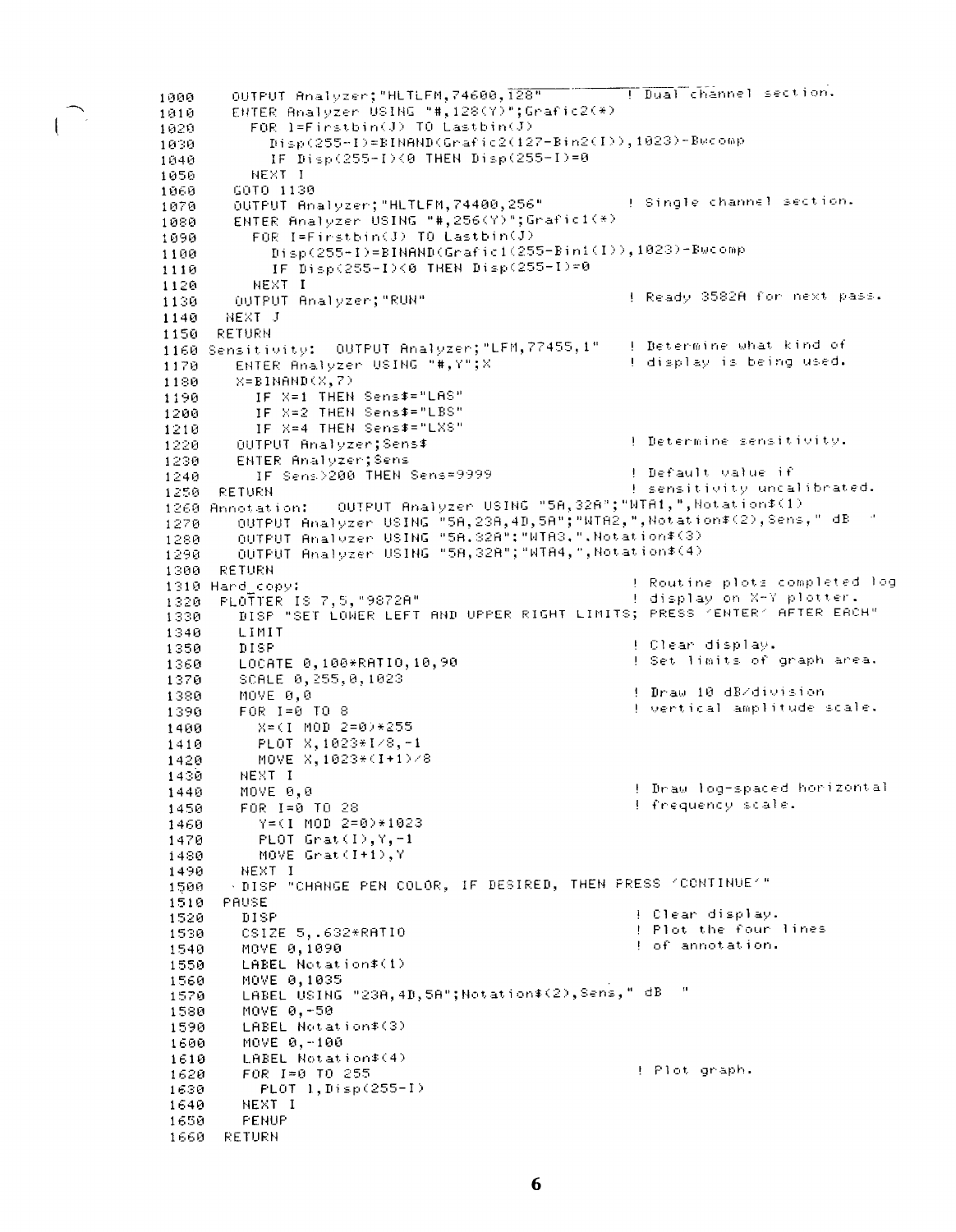#### HPL PROGRAM

```
0: "LOG SWEEP FOR THE 3582A AND THE 9825A":
1: din P#[5,37], A#[3], B#[3], S#[3], I[5], F[0:255], R[5], L[5], S[5], T[5]
2: din CI53, BI2, 0:2553, GI0:2553, HI0:1273, DI0:2553, AI0:293, N#I4, 323, T#I33
3: dev "Analyzer", 711
4: asb "Setup"
5: asb "Bin_calc"
6: "Start":ent "RMS AVERAGING (yes/no)?",A$
7: ent "NOISE BN COMPENSATION (yes/no)?", B$
8: ent "SINGLE CHAN(1) OR DUAL CHAN(2)?",C
9: if A##"yes";eto 11
10: dsp "SET # AVERAGES; PRESS CONTINUE"; stp
11: dsp "COLLECTING DATA"
12: Wrt "Analyzer", "AV1MD4SC2"
13: esb "Data"
14: 9sb "Sensitivity"
15: asb "Display"
16: asb "Graticule"
17: 9sb "Annotation"
18: ent "X-Y PLOTTER (yes/no)?", T$;if T$="yes"; asb "Hard_copy"
19: dsp "PRESS CONTINUE FOR NEXT MEAS. "istp
20: clr "Analyzer"; icl "Analyzer"; ato "Start"
21: "Setup":0+AD0J:23+AD1336+AD2345+AD+AD3352+AD43558+AD5363+AD63;250+AD293
22: 68→AD7 JJ72→AD8 JJ75→AD9 JJ98→AD10 JJ111→AD11 JJ120→AD12 JJ128→AD13 JJ133→AD14 J
23: 138+AE151;143+AE161;147+AE171;150+AE181;173+AE191;186+AE201;195+AE211
24: 203→AE22 JF208→AE23 JF214→AE24 JF218→AE25 JF222→AE26 JF225→AE27 JF248→AE28 J
25: 0+RE1 J(59+RE2 I(113+RE3 I(160+RE4 I(211+RE5 I
26: 58+LE11;112+LE21;159+LE33;210+LE41;255+LE51
27: 29IC13(19IC23(49IC33(209IC43(1009IC5)
28: 6+SE11F8+SE23F10+SE33F12+SE43F14+SE53
29: 7000+TE13:4000+TE23:2000+TE33:1000+TE43+TE53
30: 0+CL1 1:89+CL2 1:166+CL3 1:256+CL4 1:345+CL5 1
31: "WTA2,
              1ST PASS
                                SPAN
                                       50 Hz "+P$F11
                                      250 Hz "+P$[2]
32: "WTA2,
              2ND PASS
                                SPAN
33: "WTA2,
                                       1 KHz "+P#[3]
              GRD PASS
                                SPAN
34: "WTA2,
              4TH PRSS
                                       5 KHz "+P$[4]
                                SPAN
35: "WTA2,
                                      25 KHz "+P$[5]
              5TH PASS
                                SPAN
36: "
         10 - 25000 Hz LOG SWEEP
                                         Lility<sup>"</sup>
37: ' FULL SCALE SENSITIVITY"+N$[2]
381 - 10T \odot 1#H+"
              100
                         1<sup>k</sup>10K
39: "<sup>1</sup>
                                        " + N * [4]FREQUENCY HZ
40: 255/(log(25000)-log(10))+A
41: for I=0 to 255;tht(I/A+1)+FII]}next I
42: ret
43: "BinLoald":for J=1 to 5
44: prnd(FIREJ]];0)+U}U-.2(J=1)+V
45: IEUJfro(U/IEUJ)+W$2IEUJfro(V/2IEUJ)+Z
46: for IBREUD to LEUD
47: IDJDPrnd((FDI0-W)/IDJ1,0)+W+X
48: 2IEUIprnd((FEII-2)/2IEUI,0)+Z+Y
49: (X-U)/IEU1+BE1,11;(Y-V)/2IEU1+BE2,11
50: next Ilnext Jiret
51: "Display":wrt "Analyzer", "PRS"<br>52: wrt "Analyzer", "HLTMTM, 74400, 256"
53: for I=0 to 255
54: wtb 731, shf(DII1,8); wtb 731, DII1
55: next Ilret
56:
    "Graticule":for I=0 to 255;-32768+GIIlinext I
57: for I=0 to 28;1023+GI254-ALIJJ;next I
58: wrt "Analyzer", "WTM, 74000, 256'
59: for I=0 to 255; wtb 731, shf (GII1,8)
60: wtb 731, GEI Hinext Ilret
```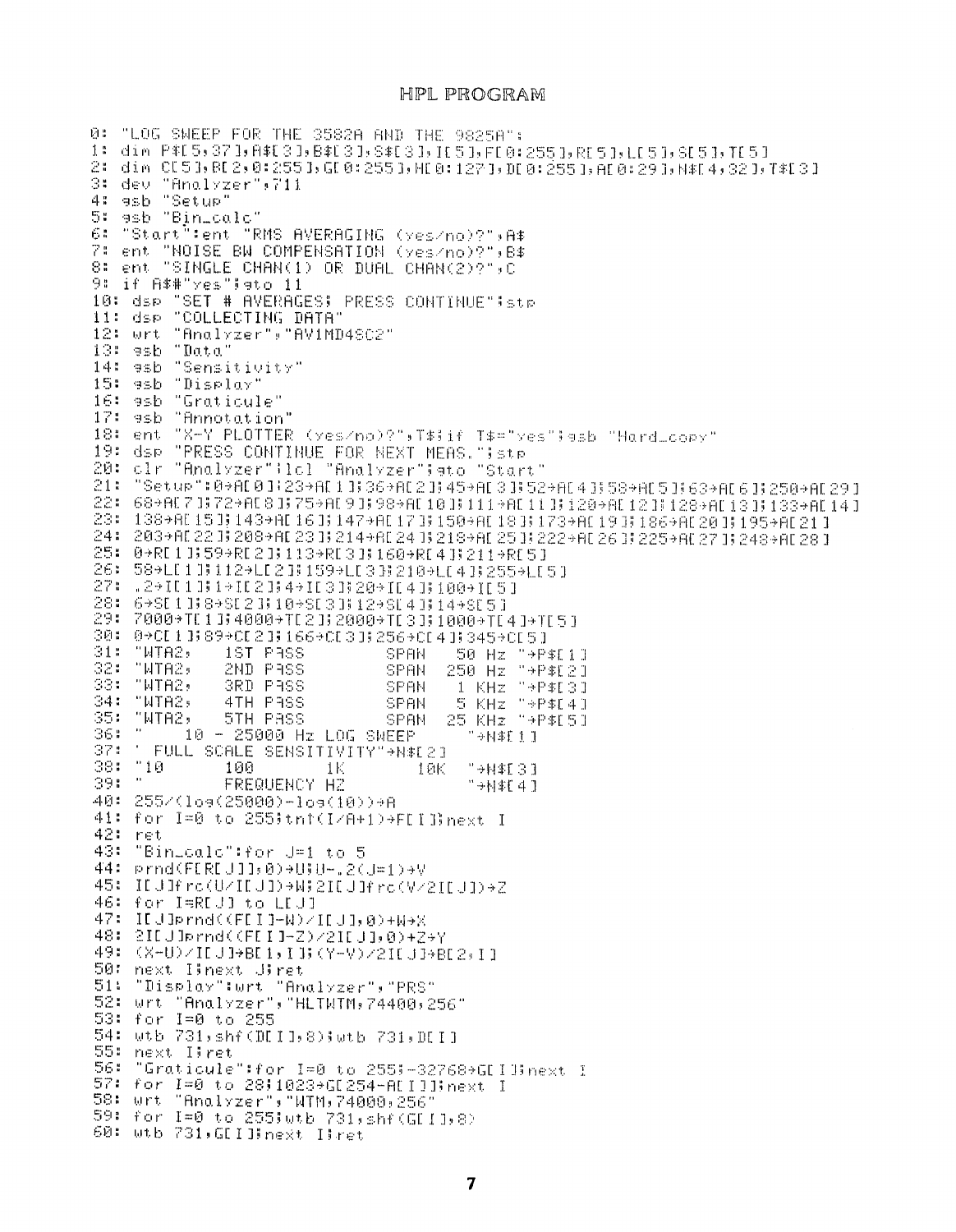```
61: "Data":for J=1 to 5
62: prnd(FDRDJ])0)+U
63: fnt 1,0,f4.0,c,f2.0
        "Analyzer.i", "AD", U, "SP", SEU1
64: urt
65: urt "Analyzer", P#IJBCIJI(B#="yes")+B
66: if A##"yes"!9to 71
67: Wrt "Analyzer", "AV2RELST0"
68: wrt "Analyzer", "LST0"
69: if bit(6, rdb("Analyzer"))=0; ato -1
70: 9to 72
71: wait TEJJ
72: if C#2!eto 80
73: Urt "Analyzer", "HLTLFM, 74600, 128"; red "Analyzer"
74: for I=0 to 127;rdb(731)+X;rdb(731)+Y
75: ior(shf(X)-3),Y)+HEIJInext I
76: for I=R[U] to L[U]
77: band(HI127-BI2,111,1023)-B+0I255-I1
78: if DI255-IJ<0;0+DI255-II
79: next Ilsto 87
80: Wrt "Analyzer", "HLTLFM, 74400, 256"; red "Analyzer"
81: for I=0 to 255;rdb(731)+X;rdb(731)+Y
82: ior(shf(X,-8),Y)+GIIBnext I
83: for I=R[J] to L[J]
84: band(GI 255-BI 2, I 11, 1023)-8+DI 255-11
85: if DI255-II<0;0+DI255-II
86: next I
87: wrt "Analyzer", "RUN"
88: next Uiret
89: "Sensitivity":wrt "Analyzer", "LFM, 77455, 1"
90: rdb("Analyzer")+X;band(rdb("Analyzer");7)+X
91: if X=1; "LAS" * 8*
92: if X=2; "LBS"+8$
93: if X=4; "LXS"+S$
94: urt "Analyzer", S#Fred "Analyzer", S
95: 14 8>20019999+8
96: ret
97: "Annotation":fat licitifat 2:c:c:f4.0:c
98: Wrt "Analyzer.1", "WTA1, ", N#E1]
99: urt "Analyzer.2": "MTA2; ":N$E2]:S: " dB
100: Urt "Analyzer.1", "WTAS, ", N#ESJ
101: urt "Analyzer.1", "WTA4, ", M#E4 Bret
102: "HardLoopy":psc 705;fxd 0
103: dsp "SET LIMITS THEN PRESS CONTINUE" istp
104: scl 0,255,-100,1123;plt 0,0,1
105: for I=0 to 8; (fra(I/2)=0)255+X
106: plt X,1023I/8,2;plt X,1023(I+1)/8,1
107: next Iiplt 0.0.1
108: for I=0 to 28%(fra(I/2)=0)1023+Y
109: plt ADID, Y, 20plt ADI+10, Y, 10next I
110: dsp "CHANGE PEN! PRESS CONTINUE"'stp
111: csiz 2.5,1.18;plt 0,1090,1;1bl N#[1]
112: plt 0,1035,1;1bl M$[2],8," dB
113: plt 0,-50,1;1bl N$[3]
114: plt 0,-100,1;1bl N$[4]
115: for I=0 to 255;plt I, DI255-IB:next I
116: peniret
*15830
```